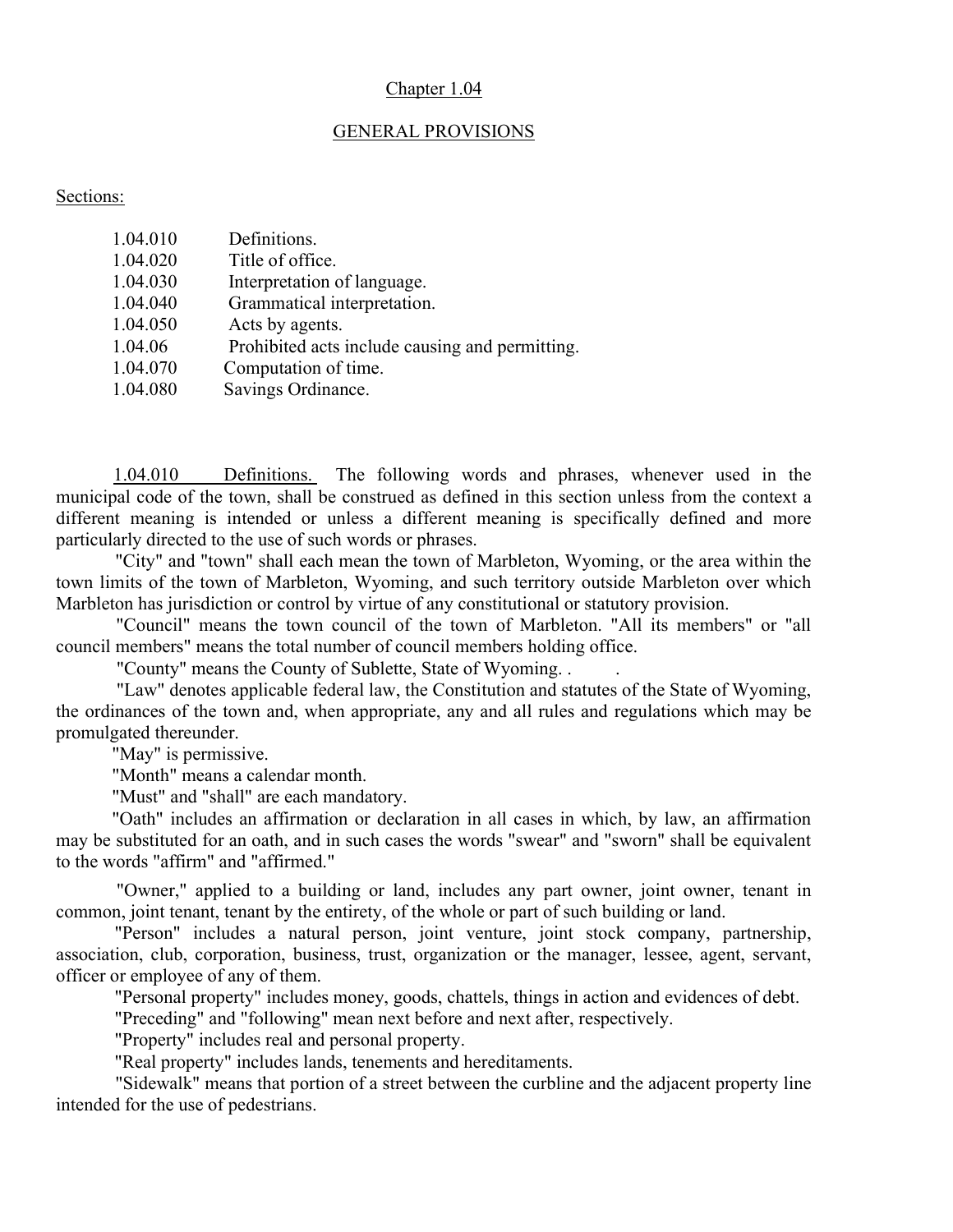"State" means the State of Wyoming.

"Street" includes all streets, highways, avenues, lanes, alleys, courts, places, squares, curbs or other public ways in this town which have been or may hereafter be dedicated and open to public use, or such other public property so designated in any laws of this State.

"Tenant" and "occupant," applied to a building or land, include any person who occupies the whole or a part of such building or land, whether alone or with others.

"Written" includes printed, typewritten, mimeographed, multigraphed, telefaxed, or otherwise reproduced in permanent written form.

"Year" means a calendar year. (Ord. 91-14 §1, 1991)

1.04.020 Title of office. The use of the title of any officer, employee, department, board or commission means that officer, employee, department, board or commission of the town. (Ord. 91-14 §2, 1991)

1.04.030 Interpretation of language. All words and phrases shall be construed according to the common and approved usage of the language, but technical words and phrases and such others as may have acquired a peculiar and appropriate meaning in the law shall be construed and understood according to such peculiar and appropriate meaning. (Ord. 91-14 §3, 1991)

1.04.040 Grammatical interpretation. The following grammatical rules shall apply in the ordinances of the town, unless it is apparent from the context that a different construction is intended:

A. Each gender includes the masculine, feminine and neuter genders;

B. The singular number includes the plural and the plural includes the singular;

C. Words used in the present tense include the past and the future tenses and vice versa, unless manifestly inapplicable. (Ord. 91-14 §4, 1991)

1.04.050 Acts by agents. When an act is required by an ordinance, the same being such that it may be done as well by an agent as by the principal, such requirement shall be construed to include all such acts performed by an authorized agent. (Ord. 91-14 §5, 1991)

1.04.060 Prohibited acts include causing and permitting. Whenever in the ordinances of the town any act or omission is made unlawful, it shall include causing, allowing, permitting, aiding, abetting, suffering or concealing the fact of such act or omission. (Ord. 91-14 §6, 1991)

1.04.070 Computation of time. Except when otherwise provided, the time within which any act is required to be done shall be computed by excluding the first day and including the last day, unless the last day is Saturday, Sunday or a holiday, in which case it shall also be excluded. (Ord. 91-14 §7, 1991)

1.04.080 Savings Ordinance.

A. If any sentence, clause, phrase or portion of any Ordinance of the Town of Marbleton, either collectively or individually, is, for any reason, held invalid or unconstitutional by any court of competent and sufficient jurisdiction, such portion shall be deemed a separate, distinct and independent provision and such holding shall not affect the validity of the remaining portions thereof.